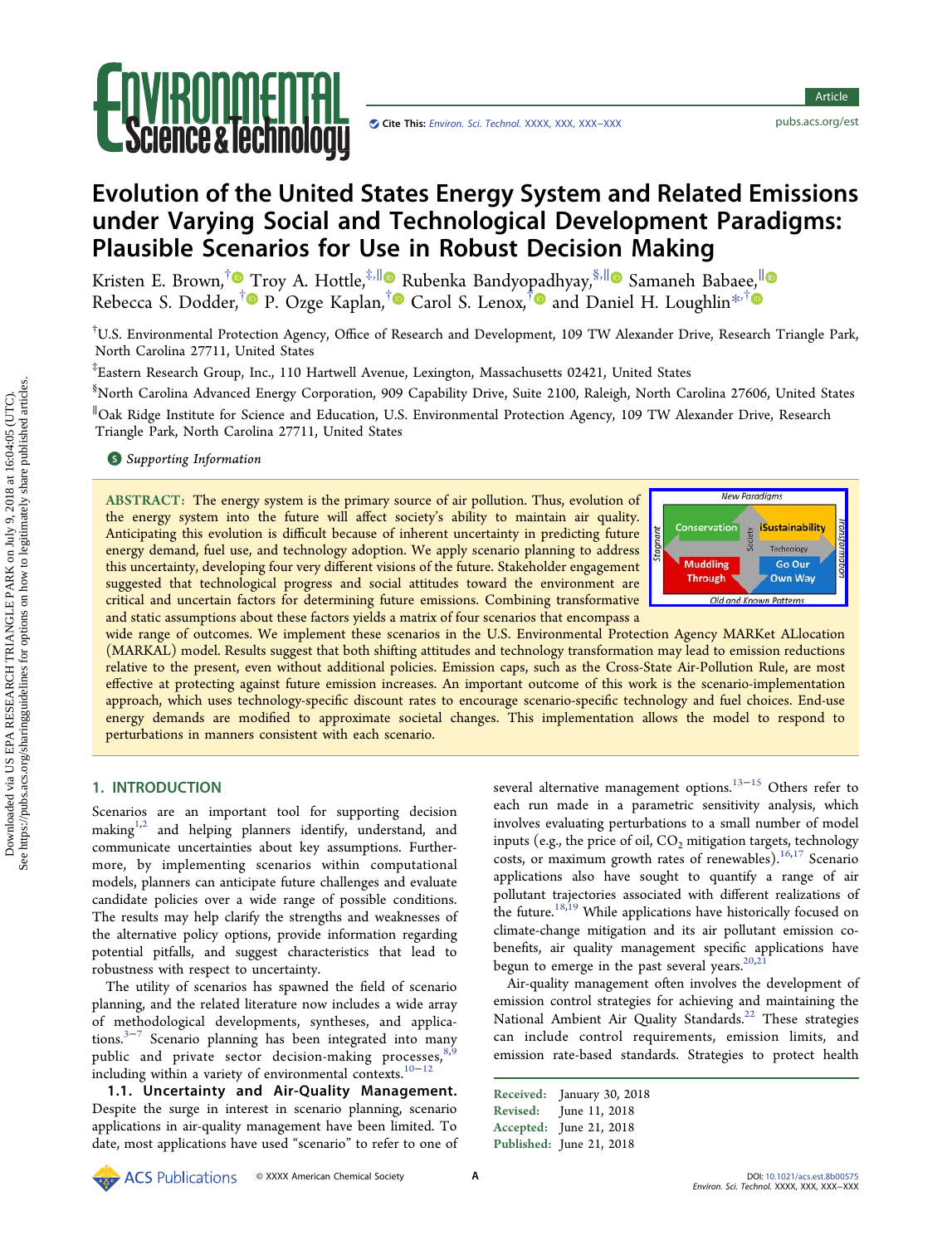can also incorporate incentives for behavioral changes, such as broadcast public health warnings and subsidies for mass transit during poor air quality episodes.

The performance of candidate management strategies is often evaluated using a series of computer models such as economic, energy, emissions, air quality, and health-benefit models.<sup>23</sup> The cost eff[ectiveness or net bene](#page-10-0)fits of a strategy is calculated by comparing its predicted cost and impacts with the cost and impacts of a baseline projection. Often, baseline future conditions are extrapolated from the past or are based upon the projections of groups such as the U.S. Census Bureau<sup>24</sup> and the U.S. Energy [In](#page-10-0)formation Administration.<sup>25</sup> In government analyses, baseline or business-as-usual scenarios usually include "on the books" regulations only.

Typically, cost−benefit analyses have examined air-quality management strategies no farther than 10 to 15 years into the future. This time horizon is reasonable for strategies that focus on end-of-pipe controls or episodic behavioral changes. Analysis timelines are being extended, however, as decisionmakers begin to explore nontraditional measures such as switching to cleaner fuels and introducing renewable electricity and energy-efficiency targets.<sup>26</sup> [Modeling out several decades](#page-10-0) into the future can more fully represent turnover from existing stock and capture additional impacts, such as climate cobenefits of policies directed at local emissions or air pollution co-benefits of programs to reduce carbon emissions.

The use of longer time horizons also yields a challenge: greater uncertainty in the baseline itself. Projections can change significantly, even in a decade. $27$  [The life cycle of fossil](#page-10-0) fuels, including extraction, processing, and use, is the primary source of most air pollutants and greenhouse gas emissions in the United States.<sup>28</sup> [Thus, baseline emissions are dependent on](#page-10-0) assumptions about future energy demands as well as technologies and fuels that will be used to meet those demands. Factors influencing the evolution of the energy system include population growth and migration, economic growth and transformation, climate change, technology change, land use change, fuel price and availability, consumer choices, and policy drivers.<sup>29</sup> [Multidecadal projections of each](#page-10-0) of these factors, even under baseline assumptions, involve considerable uncertainty.

1.2. Methods for Addressing Uncertainty. A variety of methods are available for addressing uncertainty in air-quality management.<sup>30</sup> [For example, uncertainty analysis methods](#page-10-0) propagate assumed distributions for uncertain inputs through a model, with the goal of estimating statistical distributions of model outputs. We do not have statistical distributions on inputs, and the Monte Carlo methods used to propagate uncertainty would be prohibitively computationally intensive for a model with up to a 2 h runtime.

Sensitivity analysis methods are another option.<sup>31,[32](#page-10-0)</sup> In parametric sensitivity analysis, the values of the uncertain parameters are perturbed one at a time, with all other parameters held at their baseline values. The resulting changes in model outputs are recorded, and their responses to input changes are evaluated, compared, and often ranked. Limitations of this parametric approach include that it requires a baseline to be specified a priori and that it does not address sensitivities to simultaneous changes in large numbers of inputs.

Nested parametric sensitivity analysis addresses these limitations. The approach involves the discretization of multiple uncertain input parameters followed by an evaluation of some or all combinations of the discretized values. The baseline does not need to be specified a priori because perturbations can be examined from any combination. A limitation of nested sensitivity analysis is the "curse of dimensionality", which can yield a computationally intractable problem if there are more than a handful of uncertain parameters.<sup>33</sup> [Alternatively, probabilistic methods such as a](#page-10-0) Monte Carlo simulation can be used to sample the uncertain input parameters much more efficiently than evaluating each option. $32$ 

Each of these approaches may require dozens to hundreds of model evaluations. While high-performance computing can reduce the clock time associated with iterative modeling, such resources and expertise are not always readily available to the governmental and nongovernmental organizations that conduct air-quality management.

Scenario planning methods can provide a tractable alternative.<sup>34</sup> [These methods seek to integrate the domain](#page-10-0) knowledge of decision-makers in a structured manner, identifying a handful of scenarios that probe key known uncertainties.[35](#page-10-0),[36](#page-10-0) In air-quality management, scenario planning methods have the potential to complement traditional control-versus-baseline policy analysis by producing a small set of very different alternative baselines. The scenarios provide distinct combinations of variables in the decision space that can be explored further with Monte Carlo analysis or other methods to propagate input parameter uncertainty. Policies and management strategies can then be evaluated across these baselines, providing a fuller picture of the management strategy performance under plausible realizations of the future. Relative to parametric and nested parametric sensitivity analysis, scenario planning has the downside of it being difficult to trace strategy performance to assumptions within the broader scenario.

A number of commonalities exist across formal scenarioplanning methods that have emerged in the past decades: $^1$  $^1$ Scenario planning begins with one or more focus questions, key uncertain factors affecting how the future will unfold are identified; the potential realizations of these key uncertain factors are combined to create scenarios of interest, and the resulting scenarios are applied in support of decision-making analysis.

In many instances, scenarios can be implemented within a modeling framework and used to assess management strategy performance quantitatively. Application is an iterative process: as the scenarios are applied, knowledge is gained that can be used to refine earlier steps. For this process to provide useful insights, the scenarios must be sufficiently distinct to represent a wide range of possible futures while at the same time being plausible, internally consistent, comprehensible, traceable, and transparent. $\frac{1}{1}$  $\frac{1}{1}$  $\frac{1}{1}$ 

We have applied one such scenario-planning method, the scenario matrix approach, $37,38$  $37,38$  $37,38$  to demonstrate the utility of scenarios in air-quality management. In this paper, the scenario development and implementation processes are summarized, and we demonstrate the application of the resulting scenarios. We illustrate how scenarios yield very different evolutions of the energy system and explore the emission implications.

1.3. Emissions Implications of Energy Scenarios. Energy use is a substantial contributor to emissions of a variety of pollutants. Energy models have been used to evaluate how emissions might change under a variety of future conditions. Previous investigations on the impact of future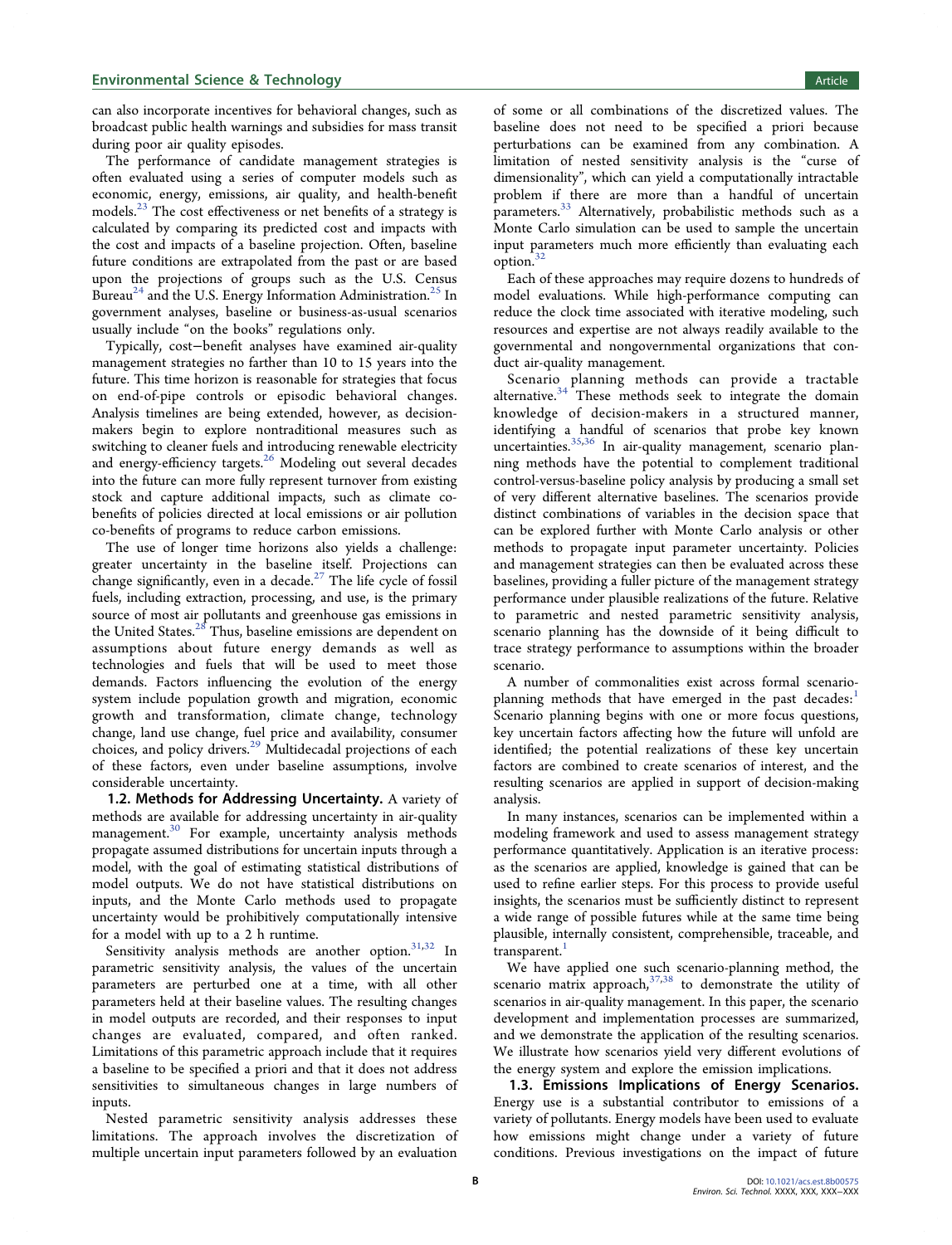# <span id="page-2-0"></span>**Environmental Science & Technology Article 3 and Science Article 3 and Science Article 3 and Science Article 3 and Science Article 3 and Science Article 3 and Science Article 3 and Science Article 3 and Science Article 3**

energy systems include analyses of how introduction or increased use of specific technologies such as coal and biomass to liquids, $16$  natural gas combined cycle with carbon capture, $39$ solar photovoltaics, $^{17}$  [and electric vehicles](#page-10-0)<sup>40</sup> [might interact](#page-10-0) within the larger energy system and alter emissions projections. Models have also been used to investigate how regional and national policies targeting emissions or fuels might alter the energy system and what impact that might have on emissions[.15](#page-10-0),[41](#page-10-0)<sup>−</sup>[45](#page-10-0) Additional research has used models to investigate how changes in the price of fuels or technologies might change the larger energy system.[46](#page-10-0)−[48](#page-11-0) Energy models that represent associated emissions are useful tools for investigations of the interplay between air quality and energy.<sup>4</sup>

# 2. METHODS AND MODELS

2.1. Scenario Matrix Approach to Air-Quality Management. In 2010, a facilitated scenario planning workshop was attended by the United States Environmental Protection Agency (U.S. EPA) air-quality managers, analysts, and research staff.<sup>[21](#page-10-0),[50](#page-11-0)</sup> The focus question for the workshop was relatively broad: "What are the uncertain factors that will influence future air quality management in the coming decades?" From the discussion, the following two factors were identified: "capacity for technological change" and "capacity for societal change in response to environmental considerations." These two factors formed the basis for the resulting scenario matrix, which is shown in the abstract graphic.

A subset of the workshop attendees then met to expand upon the scenarios, and detailed scenario narratives involving dozens of assumptions were developed. Next, these narratives were implemented within the EPA MARKet ALlocation (MARKAL) energy system modeling framework. An overview of development of the scenarios is available in Gamas et al. $21$ As the underlying MARKAL modeling framework and data have been updated, the scenario implementations have evolved as well. This evolution and the current implementation are described in section 3. These specific scenarios were chosen in response to the criteria identified in the workshop, the desire to have scenarios that are significantly differentiated as to be useful, and the desire to see how the social and technological factors interact with each other.

The Conservation scenario exemplifies new societal paradigms with stagnant technology. In this scenario, society is compelled to prioritize environmental protection. There are limited funds available to invest in research and development of new technologies. Although the technologies that are used are primarily those in existence today, markets are transformed to focus on goods with low life-cycle impact. Energy sources shift from fossil fuels to renewable energy and consumption patterns tend toward conservation, energy efficiency, and sustainable production practices.

The iSustainability scenario embraces new societal paradigms and transformative technology. The "i" in the name is indicative of technology "innovation." This scenario moves toward a new social paradigm from the bottom up, armed with cutting-edge technologies. Cheaper renewable energy and new efficiency measures help power economic growth. Highly networked individuals, initiatives, and technological innovations drive society toward local and distributed solutions to our needs for food, housing, and transportation. Support for science and technology are strong. However, there is also an emerging consensus that technological change needs to be

coupled with societal change and transformation to provide a higher quality of life while minimizing environmental impacts.

The Muddling Through scenario is defined by old social paradigms and stagnant technological advancement. In this future, society is divided about priorities and technological development mirrors societal gridlock. Funds are diverted from the research and development of new energy technologies to concerns outside the energy sphere, and technological development is stagnant. Consumers prefer to purchase inexpensive and familiar technologies and spend any additional money on increased travel, larger houses, and more goods produced in the industrial sector.

The Go Our Own Way scenario features old societal paradigms paired with transformative technology. As domestic energy extraction expands, strengthening domestic energy security becomes a possibility. The push for domestic energy leads to increased investment in research and development. Energy technologies are improved, but the environment is not a priority in these developments. The improved technologies grow the economy, leading to increased investment in new technologies, with a significant efficiency benefit.

2.2. U.S. EPA MARKAL Energy-Modeling Framework. The EPA MARKAL framework is composed of the MARKAL energy system model<sup>[51,52](#page-11-0)</sup> and the U.S. EPA nine-region database (EPAUS9r).<sup>53</sup> [The database is publicly available and](#page-11-0) documentation can be found online.<sup>53</sup> [MARKAL is a linear](#page-11-0) programming-based mathematical model that simulates evolution of an energy system. This simulation is accomplished by minimizing the present value of the cost of energy-related technology and fuel choices over a modeled time horizon, subject to constraints on energy supplies, energy demands, and efficiency and emissions limits. The EPAUS9r database allows MARKAL to be applied to the U.S. energy system, which includes the electricity production, refining, manufacturing, residential, commercial, industrial, transportation, and resource supply sectors. The database supports a spatial resolution of the U.S. Census Division, a modeling horizon of 2005 through 2055, and a 5 year temporal resolution.

A unique attribute of the EPA MARKAL framework compared with many energy modeling frameworks is its inclusion of not only greenhouse gases but also criteria air pollutant (CAP) emissions and air pollution controls. As a result, EPA MARKAL can approximate the energy system impacts of U.S. federal regulations, including the Cross-State Air Pollution Rule  $(CSAPR)<sup>23</sup>$  [state-level Renewable Portfolio](#page-10-0) Standards  $(RPS)$  aggregated to [the](#page-11-0) regional level, the Corporate Average Fuel Economy (CAFE) standards,<sup>55</sup> [the](#page-11-0) Tier 3 mobile vehicle emission standards,<sup>56</sup> [and various New](#page-11-0) Source Performance Standards (NSPSs).<sup>[57,58](#page-11-0)</sup>

The primary source of energy-related data for the EPAUS9r database is the U.S. Energy Information Administration's 2016 Annual Energy Outlook.<sup>59</sup> [Emission factors are derived from](#page-11-0) several sources, including the EPA's WebFire database,  $60$ Inventory of Greenhouse Gas Sources and Sinks,<sup>61</sup> [MObile](#page-11-0) Vehicle Emission Simulator (MOVES),<sup>62</sup> [Integrated Planning](#page-11-0) Model, $^{63}$  [the National Emissions Inventory \(NEI\),](#page-11-0) $^{64}$  [the](#page-11-0) Facility Level Information on Greenhouse gases Tool  $(FLIGHT)$ ,<sup>65</sup> [and various regulatory impact analyses.](#page-11-0)

#### 3. IMPLEMENTATION

Implementation of the scenarios within MARKAL has been an iterative, learning process. In the initial published implementa-tion,<sup>21</sup> [MARKAL was constrained to adhere to the speci](#page-10-0)fic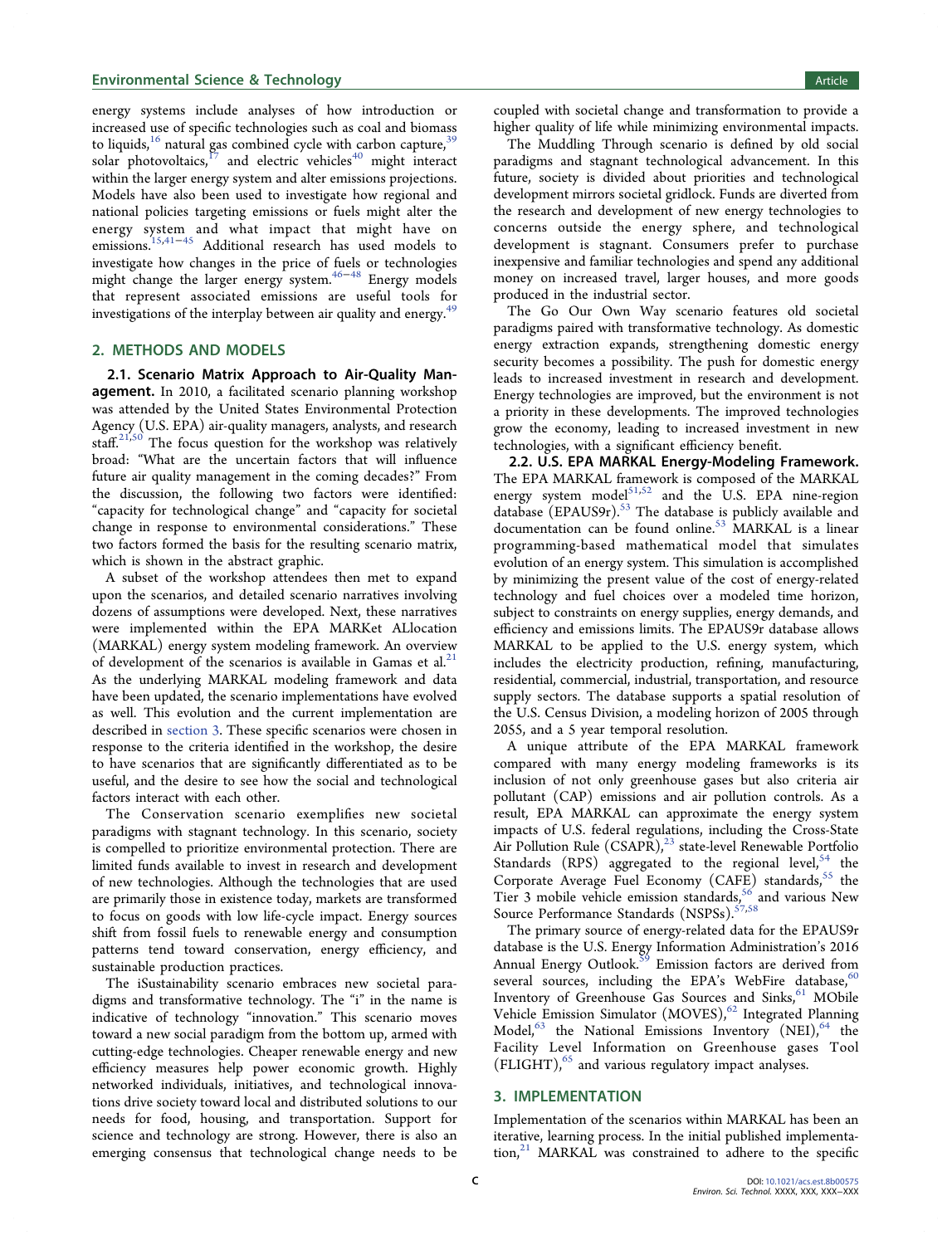| Technology                                                 | Conservation | iSustainability | Go Our Own<br>Way | Muddling<br>Through |  |
|------------------------------------------------------------|--------------|-----------------|-------------------|---------------------|--|
| <b>Biomass gasification</b>                                | 0.17         | 0.06            | 0.21              | 0.55                |  |
| Biomass gasification with CCS                              | 0.17         | 0.06            | 0.21              | 0.55                |  |
| Coal gasification                                          | 0.34         | 0.11            | 0.15              | 0.38                |  |
| Coal gasification with CCS                                 | 0.25         | 0.08            | 0.21              | 0.55                |  |
| New pulverized coal                                        | 0.21         | 0.20            | 0.28              | 0.16                |  |
| Existing pulverized coal                                   | 0.21         | 0.40            | 0.43              | 0.16                |  |
| Advanced gas combined-cycle                                | 0.24         | 0.08            | 0.15              | 0.38                |  |
| Gas combined-cycle with CCS                                | 0.25         | 0.08            | 0.21              | 0.55                |  |
| Advanced gas turbines                                      | 0.21         | 0.15            | 0.21              | 0.23                |  |
| Conventional gas combined-cycle                            | 0.14         | 0.15            | 0.28              | 0.16                |  |
| Conventional gas turbines                                  | 0.21         | 0.15            | 0.21              | 0.23                |  |
| Solar PV (utility)                                         | 0.08         | 0.06            | 0.21              | 0.23                |  |
| Solar thermal                                              | 0.08         | 0.06            | 0.21              | 0.23                |  |
| Offshore wind                                              | 0.13         | 0.04            | 0.21              | 0.55                |  |
| Onshore wind                                               | 0.08         | 0.06            | 0.21              | 0.23                |  |
| New nuclear plant                                          | 0.15         | 0.15            | 0.28              | 0.16                |  |
| Existing nuclear plant                                     | 0.15         | 0.29            | 0.43              | 0.16                |  |
| Waste-to-energy                                            | 0.14         | 0.11            | 0.29              | 0.33                |  |
| *CCS = Carbon capture and Storage, PV = solar photovoltaic |              |                 |                   |                     |  |

<span id="page-3-0"></span>Table 1. Scenario- and Technology-Explicit Hurdle Rates in the Electric Sector<sup>a</sup>

 ${}^a$ The shading denotes relative values within each scenario, where dark-red shaded technologies have a very high hurdle rate and are less likely to be used while green cells, have a low hurdle rate, indicating that the technology is more likely to be used in that scenario. CCS: carbon capture and storage. PV: solar photovoltaic.

details of each narrative. This implementation provides valuable insights, particularly by testing the plausibility of narratives' assumptions from an energy-system standpoint. In several instances, the narratives were revised in response to infeasibilities identified in modeling. Ultimately, the scenarios successfully produced a set of alternative pollutant-, region-, and sector-specific emission projections through 2055.

A limitation of this approach became apparent as we explored application of the scenarios to policy analyses. By constraining technology and fuel choices to reflect the narratives, little room was left for the optimization routine to respond to additional perturbations. For example, with prespecified passenger vehicle market shares, the scenarios could not respond to an increase in oil prices or to the imposition of more-stringent fuel efficiency standards. The large number of constraints required to implement the scenario narratives also made documentation and updating of the scenarios more difficult and less transparent. A more-flexible scenario implementation was needed.

This current analysis represents a new and functional implementation of the scenarios, which allows greater flexibility, transparency, and reproducibility. The approach is applicable not only to the MARKAL model and EPAUS9r database but also to other energy system modeling platforms. Instead of implementing detailed narratives via constraints to individual technology and fuel, we shifted our focus to a higher level representation of the axes of the scenario matrix. Only two modeling levers are used for this purpose: technologyspecific hurdle rates and shifts in end-use energy demands. The implementation approach, which is summarized below, is described in more detail in [sections S2 and S3 of the](http://pubs.acs.org/doi/suppl/10.1021/acs.est.8b00575/suppl_file/es8b00575_si_001.pdf) [Supporting Information.](http://pubs.acs.org/doi/suppl/10.1021/acs.est.8b00575/suppl_file/es8b00575_si_001.pdf)

3.1. Technology-Specific Hurdle Rates. Technologyspecific discount rates, called "hurdle rates", allow the societal preferences of each scenario for one technology or another to be reflected in the MARKAL optimization routine. Hurdle

rates impact how capital investments are discounted over the time period in determining the present value of the cost of each technology. [Section S2 in the Supporting Information](http://pubs.acs.org/doi/suppl/10.1021/acs.est.8b00575/suppl_file/es8b00575_si_001.pdf) provides additional information about hurdle rates, and their use in energy economic modeling is discussed in Garcia-Gusano et al.<sup>66</sup> [Because MARKAL minimizes the present value](#page-11-0) of the energy system, hurdle rates are a good tool for this model. Hurdle rates are being used as a proxy for many possible changes such as technology subsidies or willingness to pay differences but do not necessarily represent a literal changing of discount rates for investments. While this simplified approach prevents a deeper understanding of the underlying mechanisms that bring about the scenarios, it allows the scenarios to be utilized for future analyses without being overburdened by constraints.

A higher hurdle rate leads to the technology being perceived as more expensive by the model. The hurdle rate could be increased to represent range anxiety leading consumers to hesitate to purchase electric vehicles. In a scenario in which consumers care more about the environment, they might be willing to pay slightly more for an environmentally friendly option, and hurdle rates allow us to adjust the present value of the technology accordingly. We use hurdle rates to remain impartial to particular mechanisms by which the futures might be driven.

Technology-specific hurdle rates were developed for each scenario. A system of hurdle rate multipliers is used to represent scenario-specific preferences regarding the attributes of each technology: conventional, advanced, renewable, beneficial to local environments, beneficial for the global environment, energy efficient, whether it requires lifetime extensions of older technology, whether it requires infrastructure or behavioral changes, or whether it has a high capital cost. These calculations are conducted in a spreadsheet in which each technology is scored for each of the above attributes and scenario-specific preferences for these attributes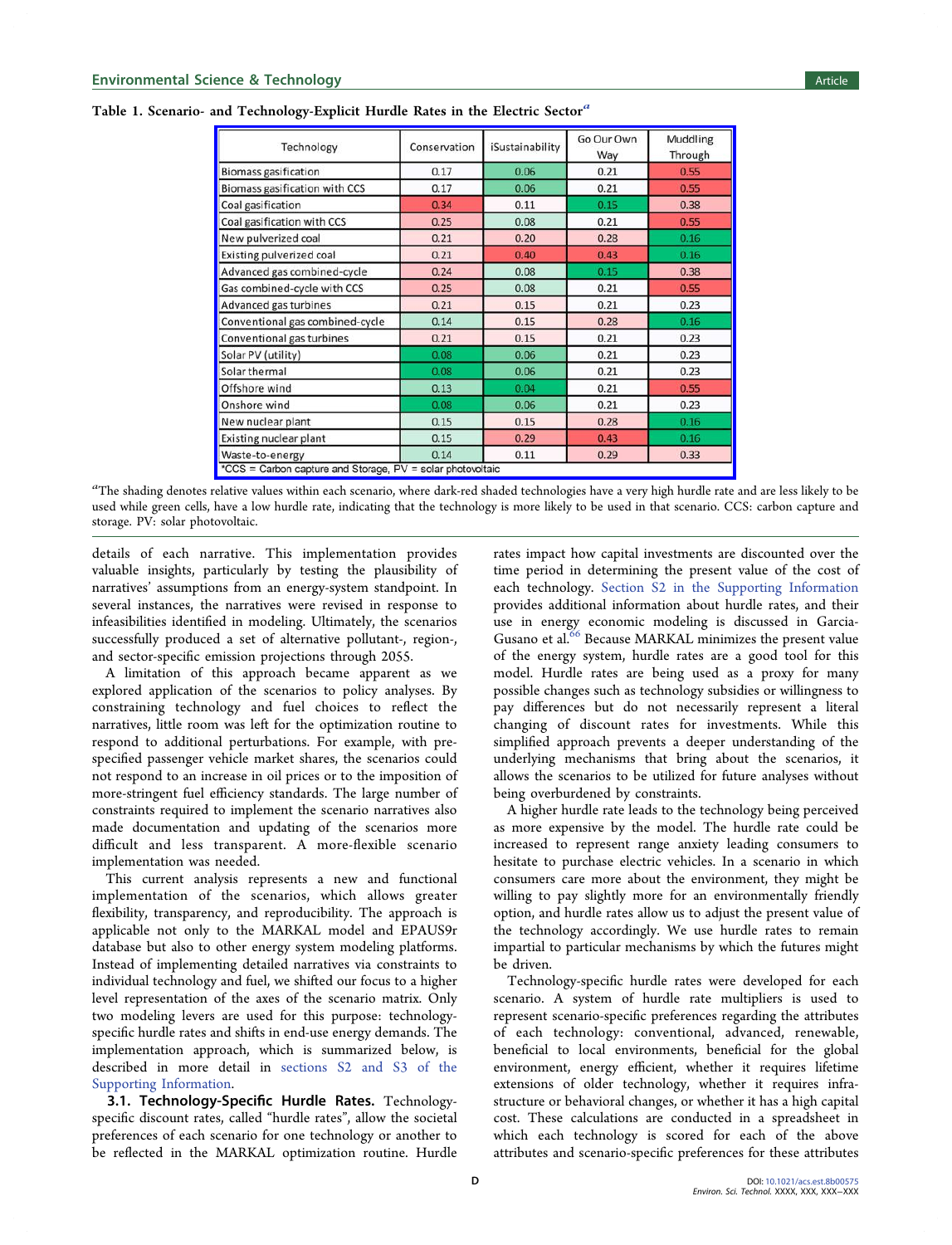can be adjusted. For each attribute  $(i)$ , we consider whether it would make the technology more or less favorable in a particular scenario or will not influence use in that scenario. We also weight each attribute based on its importance to the scenario narrative. The priority and alignment scores for each attribute are used to determine hurdle rates for each technology in each scenario. The values used in the calculation and their corresponding meanings are available in [section S3 of](http://pubs.acs.org/doi/suppl/10.1021/acs.est.8b00575/suppl_file/es8b00575_si_001.pdf) [the Supporting Information.](http://pubs.acs.org/doi/suppl/10.1021/acs.est.8b00575/suppl_file/es8b00575_si_001.pdf) Scoring is based on narratives developed in prior work $^{21}$  [and summarized in](#page-10-0) [section 2.1](#page-2-0) and the need for divergence among results. These weights are used to calculate the hurdle rate according to eq 1:

$$
\text{hurdle rate} = A \times \prod_{i=1}^{9} 1 + \left(\frac{1}{\text{alignment}_{i}} - 1\right) \times \text{priority}_{i}
$$
\n
$$
\tag{1}
$$

where  $A = 0.15$  is the base hurdle rate, a value often used in MARKAL modeling to reflect factors such as borrowing costs and risk aversion; i is attributes 1−9; alignment is a value expressing how the attribute  $(i)$  aligns with the narrative for this scenario; and priority is a value expressing how this attribute is weighted for this scenario.

[Table 1](#page-3-0) provides an example of the resulting technologyand scenario-specific hurdle rates in the electric sector. [Section](http://pubs.acs.org/doi/suppl/10.1021/acs.est.8b00575/suppl_file/es8b00575_si_001.pdf) [S3 in the Supporting Information](http://pubs.acs.org/doi/suppl/10.1021/acs.est.8b00575/suppl_file/es8b00575_si_001.pdf) gives relevant values for other sectors, technologies, and scenarios, and the spreadsheet in the [Supporting Information](http://pubs.acs.org/doi/suppl/10.1021/acs.est.8b00575/suppl_file/es8b00575_si_002.xlsx) includes all hurdle rates used across the full database. Reading down the columns allows a comparison of the preference for one technology or another in each scenario. Technologies with lower hurdle rates are more likely to be used.

While the use of hurdle rates allows the scenarios to be more flexible for use with additional policies or technologies, hurdle rates change relative preferences for technologies in calibration years. Therefore, we also added constraints on the model for years 2005, 2010, and 2015 to calibrate results to historical energy system characterization.

Hurdle rates function in the model by altering the present value of the technology. The objective of MARKAL is to minimize the present value of the entire system. The amortized annual capital cost,  $A_c$ , of a technology is calculated using the technology-specific hurdle rate, h:

$$
A_c = C \times [h \times (1 + h)^n]/[(1 + h)^n - 1]
$$
 (2)

where  $C$  is the capital cost of the technology and  $n$  is the lifetime of the technology.

The present value, V, that is considered by MARKAL during optimization is then calculated by bringing  $A_c$  and other annual costs, A, back to the present using the system-wide discount rate, d:

$$
V = (A_c + A) \times [(1 + d)^n - 1]/[d \times (1 + d)^n] \times 1/(1 + d)^t
$$
\n(3)

where  $t$  is the number of years in the future at which the purchase is made.

For the scenario implementations, a value of 0.05 is used for  $d$ . A typical value for  $h$  in MARKAL is 0.15, reflecting factors such as internal rate of return and hesitancy to make large capital expenditures. The effect of changing the hurdle rate is easily calculated. For example, if we assume C is \$30 000; A is \$5000;  $n$  is 20 years;  $t$  is 5 years; and  $h$  and  $d$  are 0.15 and 0.05, respectively, the present value of the technology as seen by the

objective function is \$96 000. If h is reduced to 0.1, reflecting a preference for the technology, the present value becomes \$83 000.

Using the example of offshore wind, we show how the attribute scoring and weighting leads to the values shown in [Table 1.](#page-3-0) In all scenarios, offshore wind is considered advanced, renewable, environmentally friendly on both the local and the global levels, and requiring infrastructure change. These attributes are scored differently in each scenario, leading to different hurdle rates. In iSustainability, each of the first four attributes aligns with the preferences (alignment $i = 1.25$ ) in that scenario and infrastructure change is considered neutral (alignment<sub>i</sub> = 1). Each of the aligned attributes is weighted as either high (priority $_i = 1.375$ ) or, for renewable, very-high (priority<sub>i</sub> = 1.5) priority. Infrastructure change has a priority<sub>i</sub> weight of 1 because it is neutral to the scenario. This calculation is shown in eq 4, based on eq 1:

offWnd<sub>isus</sub> = 0.15 × 
$$
\left[ \left( \frac{1}{1.25} - 1 \right) \times 1.375 + 1 \right]^3
$$
  
×  $\left[ \left( \frac{1}{1.25} - 1 \right) \times 1.5 + 1 \right] \times \left[ \left( \frac{1}{1} - 1 \right) \times 1 + 1 \right]$   
= 0.15 × 0.73<sup>3</sup> × 0.7 × 1 = 0.04 (4)

In Muddling Through, the same attributes are valued differently. Advanced technologies and the need for infrastructure change are viewed negatively (alignment<sub>i</sub> =  $0.75$ ), and the others are neutral. The priority of avoiding advanced technologies is extreme (priority<sub>i</sub> = 2), while that for avoiding infrastructure change is high. In addition, all hurdle rates are higher due to a multiplier of 1.5 in Muddling Through to represent a desire to avoid high capital costs. This calculation is shown in eq 5:

offWnd<sub>mud</sub> = 0.15 
$$
\times \left[ \left( \frac{1}{0.75} - 1 \right) \times 2 + 1 \right]
$$
  
 $\times \left[ \left( \frac{1}{1} - 1 \right) \times 1 + 1 \right]^3 \times \left[ \left( \frac{1}{0.75} - 1 \right) \times 1.375 + 1 \right]$   
 $\times 1.5 = 0.15 \times 1.67 \times 1^3 \times 1.46 \times 1.5 = 0.55$  (5)

3.2. Energy Service Demand Adjustments. Energy service demands (such as space heating in buildings, industrial process heat, and vehicle miles traveled) are also modified to reflect assumed societal preferences for each scenario. Changes do not refer to differences in demand for electricity or fuel but are applied to services such as vehicle miles traveled. Various energy demands are assumed to increase or decrease by 15% in 2050 relative to their 2050 baseline projections. A 15% change in demand is not chosen on the basis of specific conservation measures but rather as the level of change that will allow the scenarios to diverge from one another. However, previous studies<sup>[67,68](#page-11-0)</sup> report low- or no-cost measures to achieve similar reductions. These changes, which are implemented incrementally from 2025, are intended to reflect a general desire for energy conservation in the Conservation scenario, increasing energy intensity in the Muddling Through scenario, and a shift toward telework and mass transit in the iSustainability scenario. The Go Our Own Way scenario follows businessas-usual end-use energy-demand trajectories, which were derived from the AEO 2016 and extrapolated past 2040. Specific demand changes are detailed in [Table 2.](#page-5-0) The version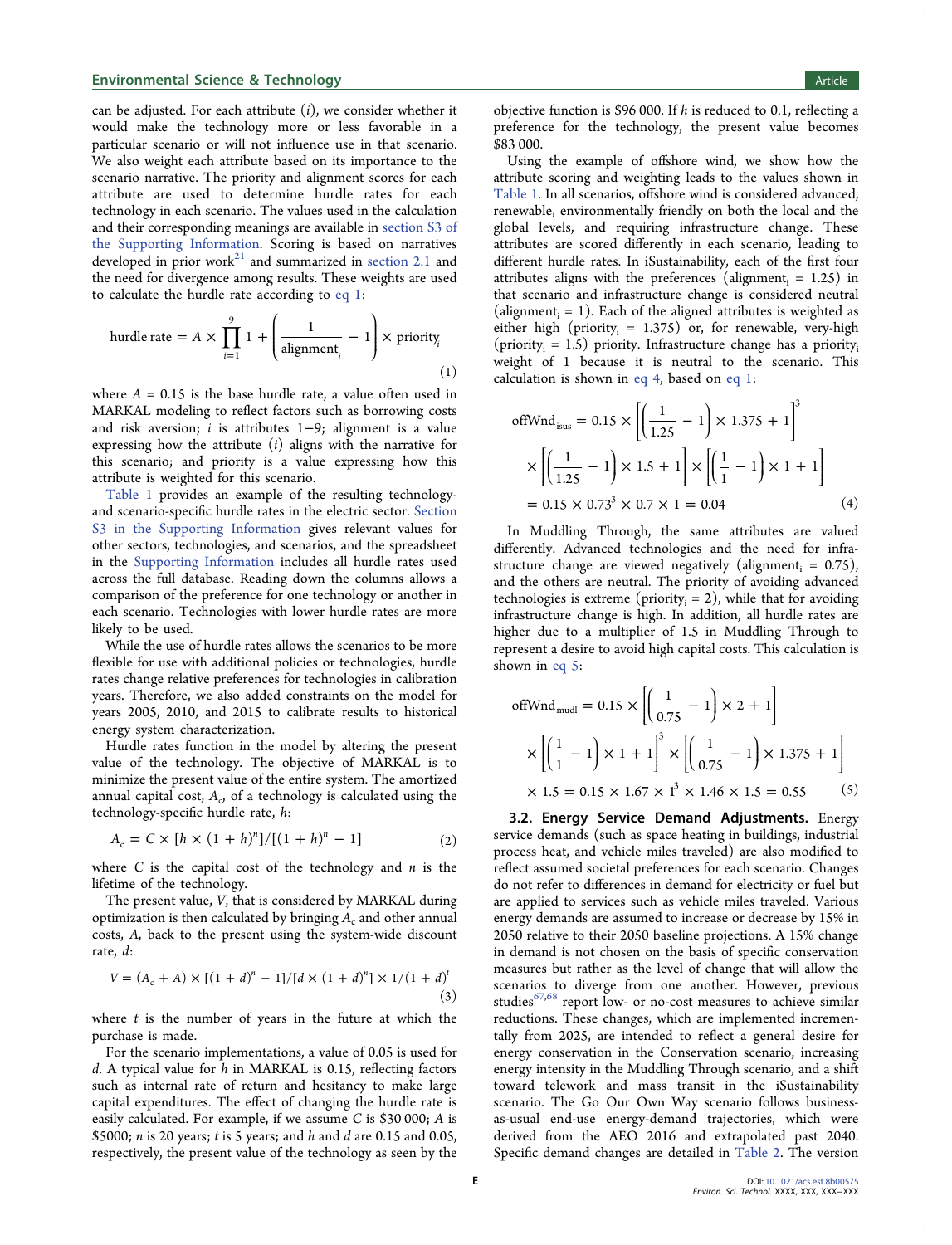## <span id="page-5-0"></span>Table 2. Modifications to End-Use Demands in Each Scenario<sup>a</sup>

| scenario            | end-use demand                   | demand change in<br>2050 | rationale                                                                                                              |
|---------------------|----------------------------------|--------------------------|------------------------------------------------------------------------------------------------------------------------|
| Conservation        | all                              | $-15%$                   | conservation measures adopted across sectors, such as adjusting thermostats, turning off<br>appliances, and carpooling |
| i-Sustainability    | all commercial                   | $-15%$                   | online shopping and telework                                                                                           |
|                     | residential other<br>electricity | $+15%$                   | home offices and gadgets                                                                                               |
|                     | commercial trucking              | $+15%$                   | deliveries for online shopping                                                                                         |
|                     | busing                           | $+15%$                   | increased use of mass transit                                                                                          |
|                     | passenger vehicle travel         | $-15%$                   | online shopping, telework, and a transition to mass transit                                                            |
| Go Our Own<br>Way   | none                             | 0%                       | end-use energy demands equivalent to Annual Energy Outlook projections                                                 |
| Muddling<br>Through | all                              | $+15%$                   | trends of increasing per capita travel demand, increasing house size, etc., continuing into the<br>future              |

a<br>Changes are implemented linearly, starting in 2025. Demand changes specifically represent a change in use, such as changing the thermostat, and not a change in electricity, which could be additionally impacted by device efficiency or fuel choice.



Figure 1. Electricity generation by energy sources in four alternative-future scenarios. CHP means combined heat and power.

of MARKAL used here does not include elastic demand, which would make the interpretation of results more difficult and less transparent and could reduce the distinction between the scenarios. The system can still react to fuel or electricity prices by switching fuels or purchasing more-efficient devices, but consumers' choices about end-use demand are based on values and societal norms more than on energy prices in this analysis. Subsequent policy analyses could be run with the elastic version of MARKAL, in which demand in each of the four baselines can change as prices change.

# 4. RESULTS

The future scenario implementations are each evaluated in MARKAL. Graphics showing electricity grid mix and light-duty

vehicle technology mix illustrate differences among the scenarios. National emission trends are then compared across scenarios to examine the environmental impact of the possible pathways. Additional changes are described in [section S4 of the](http://pubs.acs.org/doi/suppl/10.1021/acs.est.8b00575/suppl_file/es8b00575_si_001.pdf) [Supporting Information](http://pubs.acs.org/doi/suppl/10.1021/acs.est.8b00575/suppl_file/es8b00575_si_001.pdf).

4.1. Electricity Generation. Both the total amount of electricity generated and the grid fuel and technology mix vary across scenarios. Nuclear power is constrained to 2900 PJ per year in all scenarios. Residual capacity and no modeled new dam construction means that all scenarios have 1100 PJ per year of hydropower. The electricity mix in each scenario and time step is presented in Figure 1.

Conservation has the lowest total electricity generation due to decreased end-use demands associated with this scenario.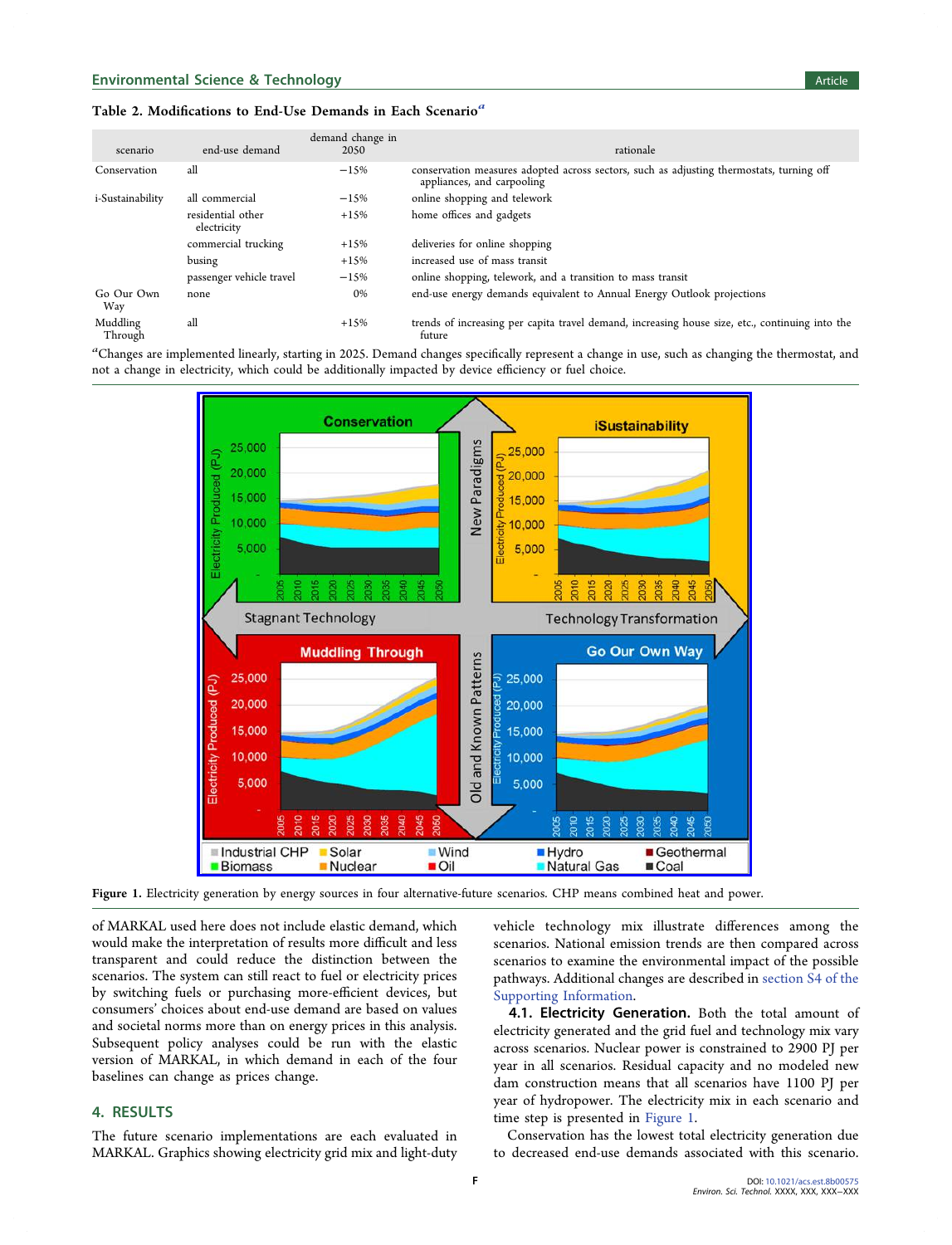# <span id="page-6-0"></span>**Environmental Science & Technology Article 3 and Science Article 3 and Science Article 3 and Science Article 3 and Science Article 3 and Science Article 3 and Science Article 3 and Science Article 3 and Science Article 3**



Figure 2. Light-duty vehicle technologies in four alternative future scenarios. DSL denotes diesel fuel use, ELC denotes partially electric vehicles, ICE denotes internal combustion engine (non-electric), E85 represents vehicles that can use ethanol−gasoline blends up to 85% ethanol, and the value after plug-in indicates the range in miles that the vehicle can travel on electricity only. GSL refers to gasoline, which is an E10 blend in 2015 and onward in all scenarios. All green areas include any E85 flex-fuel vehicle (FFVs), including FFVs that are also hybrids or plug-in hybrids. Fuel use in FFVs and hybrid vehicles is represented by dashed and dotted lines. The fraction of the green area below the dashed line represents operation using E85, the fraction from the dashed line to the dotted line represents the portion of flex-fuel energy supplied by electricity, and the remainder of the operation occurs using E10. The dotted line is omitted in the "muddling through" scenario because there are no plug-in hybrid vehicles.

Conservation also has the most coal because all coal-fired power plants in use in 2020 continue to be used throughout the modeled time horizon due to their low operating cost. At the same time, this scenario has significant market penetration by solar power, with 14% of generation from solar photovoltaic (PV) in 2050. The 2050 wind generation accounts for 9% of total U.S. electricity generation. These changes occur because PV and wind technologies already have competitive prices in many locations, and they are even more competitive with low hurdle rates in Conservation. Electricity production from natural gas combustion is lowest in this projection, accounting for only 22% of generation in 2050.

Muddling Through produces significantly more electricity than any other scenario, producing 25 400 PJ in 2050, which is 40% and 19% higher than the Conservation and iSustainability scenarios due to an increase in energy service demand and high hurdle rates on technologies that improve efficiency. In Muddling Through, natural gas is the dominant energy source, with 60% of total U.S. electricity being produced at natural gas power plants in 2050. An unanticipated result in this scenario is that electricity generation from coal decreases substantially, dropping from 5080 PJ in 2020 to 2860 PJ of electricity in

2050 due to increased generation and the need to comply with emissions constraints from existing regulations such as CSAPR. Some solar and wind power is built as well, producing approximately 10% of electricity in 2050.

iSustainability results in the second-highest electricity generation of all scenarios and includes many low-emission technologies. Coal-fired generation again decreases with time, reaching 2620 PJ in 2050. Natural gas generation increases in this scenario but is less dominant than in Muddling Through, contributing only 43% of generation in 2050. There is more renewable generation than in Conservation, with solar and wind contributing 24% of generation in 2050. The larger contribution of wind power in this scenario includes 224 PJ of offshore wind, which is not used in other scenarios. Technological advancement and social preference combine to make this and other renewable technologies more affordable through lower hurdle rates. Technological advancement in the iSustainability scenario thus allows more fossil generation to be displaced.

As might be expected with the two-axis structure, electricity generation in the Go Our Own Way scenario is similar in some ways to both the iSustainability and Muddling Through

G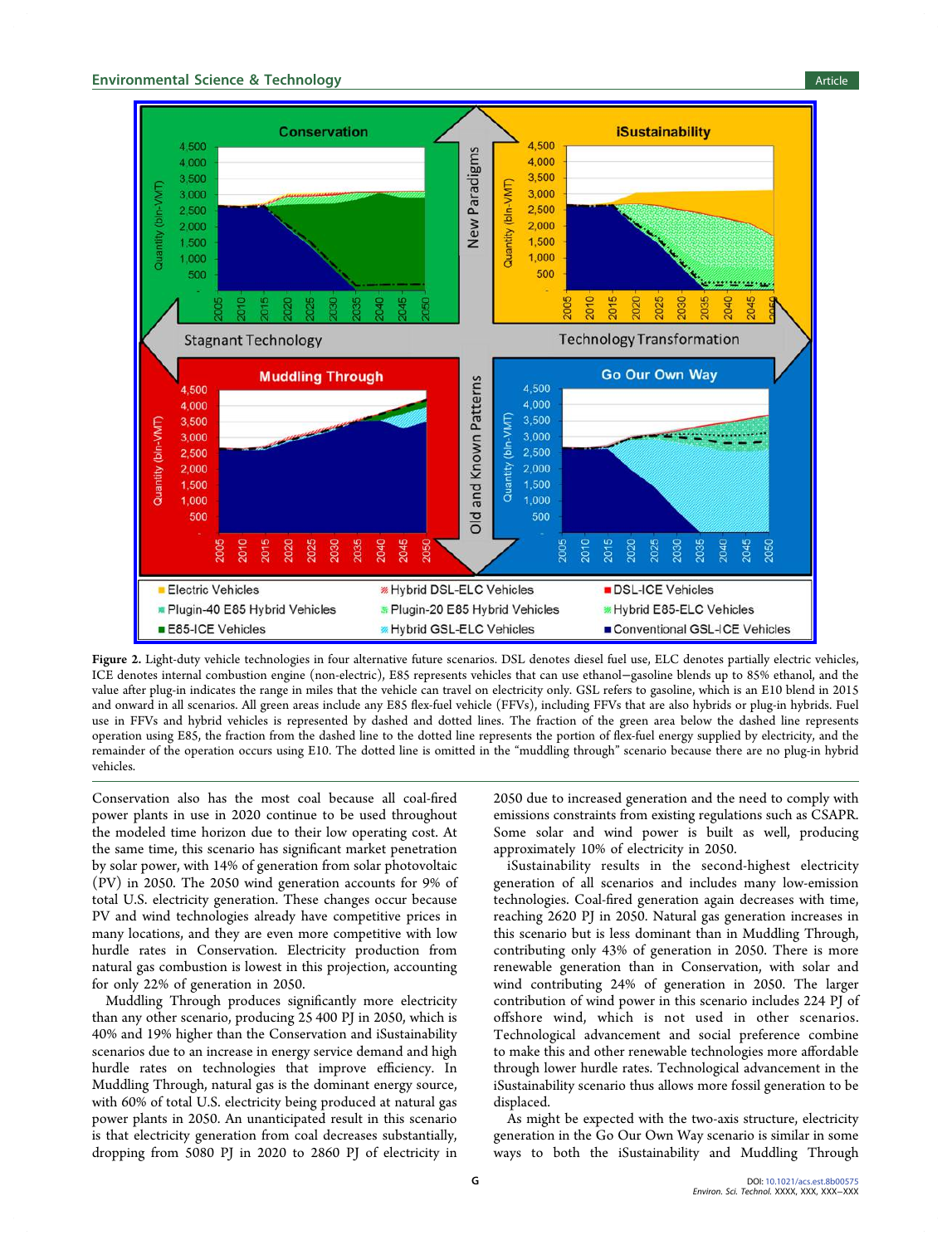

Figure 3. Emissions of pollutants of concern from each future scenario in 2050. Values above each bar reflect the percent reduction in emissions compared to 2010.

scenarios. Total generation is lower than in either as the demand for energy services is lower, producing 20 250 PJ in 2050. Coal generation is higher than in any scenario besides Conservation but still decreases to 3335 PJ in 2050, while natural gas generation is again substantial, contributing 50% in 2050. Generation from renewables is much smaller in this scenario, with wind and solar contributing only 10% in 2050.

There are shifts in demand for electricity in addition to the changes in production between scenarios. [Section S4 in the](http://pubs.acs.org/doi/suppl/10.1021/acs.est.8b00575/suppl_file/es8b00575_si_001.pdf) [Supporting Information](http://pubs.acs.org/doi/suppl/10.1021/acs.est.8b00575/suppl_file/es8b00575_si_001.pdf) elaborates on changes in electricity use. Electricity is primarily used in residential and commercial applications such as lighting, but a variety of technologies with different efficiencies exist to satisfy those demands. This means that the 15% change in end-use demands in a scenario may lead to a larger or smaller percentage change in electricity. More-efficient end-use devices are used in the iSustainability and Go Our Own Way scenarios because advanced technologies include efficient end-use devices in addition to new generation technologies.

4.2. Light-Duty Vehicles. The technology differentiation between scenarios is most striking in the light-duty vehicle sector, in which the dominant transportation choice shifts significantly for different technological and social changes. While electricity generation still relies on a mix of technologies into the future, one or two energy sources tends to dominate the landscape of passenger vehicles. [Figure 2](#page-6-0) represents technology mixes in the light-duty transportation sector for each scenario.

In the Conservation scenario, the dominant vehicles are flexfuel vehicles (FFVs), which can be fueled with any blend of ethanol and gasoline up to E-85, where 85% of the fuel is ethanol, as opposed to the 10% ethanol that is standard at most pumps today and can be used in conventional vehicles. However, high-ethanol blends are not necessarily used, so while the vehicle technology appears different, the fuel use remains largely gasoline with small amounts of ethanol. This shift represents a consumer preference to purchase an alternative vehicle, although the lack of cost-competitive alternative fuel options minimizes the impact of this purchasing decision. In the Muddling Through scenario, conventional gasoline vehicles dominate. Hybrid gasoline electric vehicles are used in response to increasing gasoline prices from the high demand, but these account for only 10% of total vehicle miles traveled (VMT) in 2050. Some FFVs are also used for the same reason, accounting for an even-smaller 5% of total VMT in 2050. In the iSustainability scenario, significant electrification of the fleet occurs. By 2050, 45% of VMT is satisfied with

fully electric vehicles, which have low hurdle rates in this scenario. Almost all other demand is satisfied by vehicles that use electricity and ethanol blend fuel up to E85. These vehicles are split between hybrid and plug-in hybrid vehicles and, as in the Conservation scenario, the gasoline content is much higher in actual use. In the Go Our Own Way scenario, technology improves and almost all vehicles are hybrids. Hybrids have a lower hurdle rate than conventional vehicles in this scenario, which balances the slightly higher investment cost. Most of the vehicles are gasoline hybrids, but 29% of the vehicles are plugin flex fuel hybrids in 2050. [Section S4 of the Supporting](http://pubs.acs.org/doi/suppl/10.1021/acs.est.8b00575/suppl_file/es8b00575_si_001.pdf) [Information](http://pubs.acs.org/doi/suppl/10.1021/acs.est.8b00575/suppl_file/es8b00575_si_001.pdf) includes additional results and discussion regarding vehicle fuel use.

According to these scenarios, electrification of the vehicle fleet, either through hybridization or fully electric vehicles, is driven by advances in technology. These vehicles currently have higher investment costs, but as technology improves, the cost is expected to decrease, and efficiency gains can compensate for any additional cost. The purchase of FFVs without a change in E85 supply provides an example of how consumer action may not be enough to instigate emission reductions. Consumer choice can only drive change if progressive options are available. Progressive options include highly efficient vehicles and significantly different energy sources, which is exemplified here by electric vehicles but could also include options such as fuel cell vehicles or compressed natural gas. Additionally, change may require multiple action points. In this case, the initial vehicle purchase has minimal impact unless alternative fuels are available, and consumers choose to use them. Technological advancement, either in the fuel stream or vehicle options, is required for the energy system to depart significantly from the current paradigm.

4.3. Emissions. The scenario-planning method leads to differences in energy use and, therefore, emission levels among the different futures. Emissions of  $CO_2$ ,  $NO_x$ ,  $SO_2$ , and coarse and fine particulate matter (PM) are analyzed. The iSustainability scenario has the lowest emissions of each pollutant by 2025. The Muddling Through scenario has the highest emissions of  $NO<sub>x</sub>$ ,  $SO<sub>2</sub>$ , and  $CO<sub>2</sub>$  starting in 2020. Conservation has the highest emissions of PM, which is due in part to continued use of coal. Emissions for each scenario in 2050 are presented in Figure 3. The potential health impact of these different emissions profiles is discussed in section 4.4.

4.4. Cost and Damages. The total, undiscounted cost of the energy system is different for the divergent futures. The cost of the energy system includes the cost of fuel, operation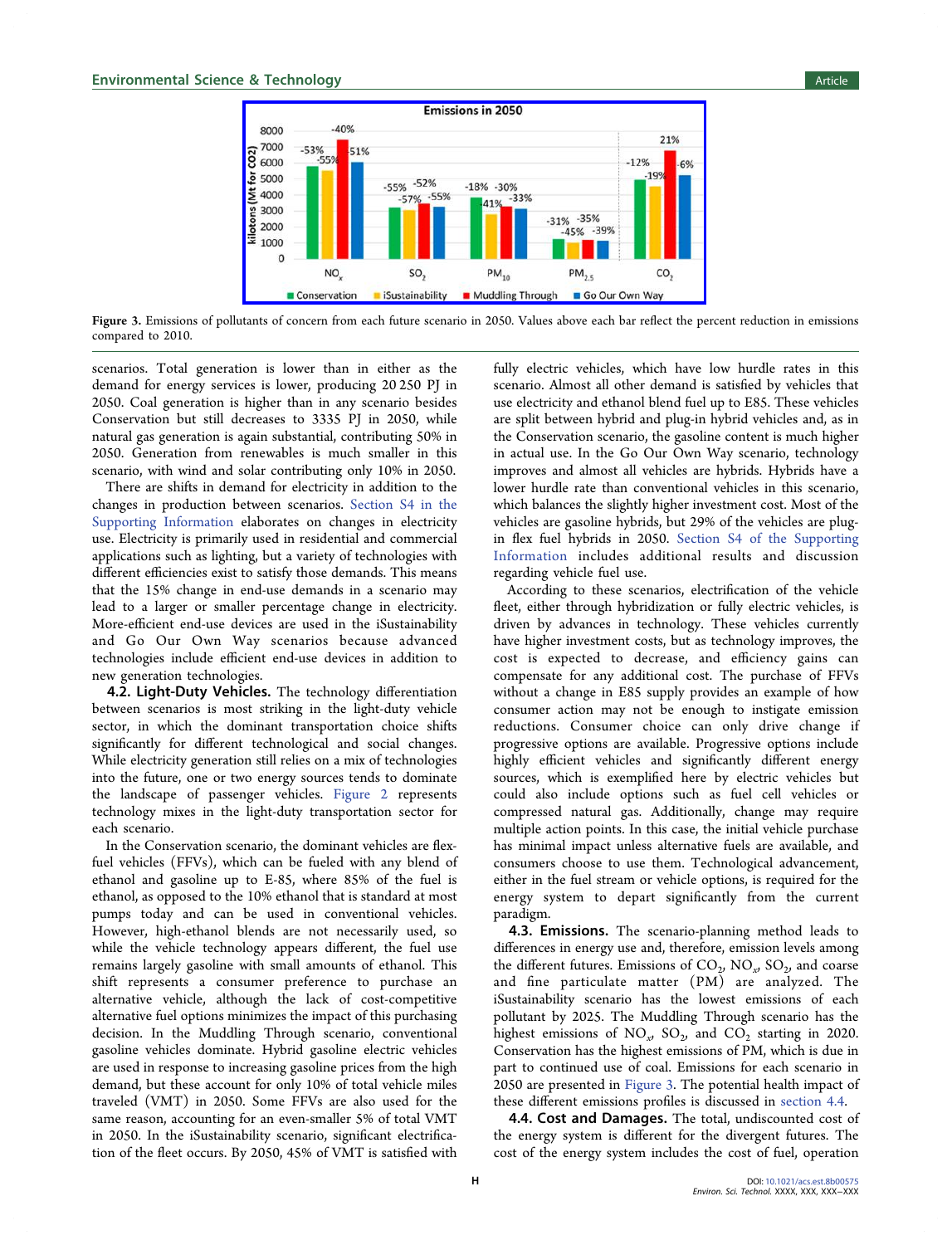# **Environmental Science & Technology Article 3 and Science Article 3 and Science Article 3 and Science Article 3 and Science Article 3 and Science Article 3 and Article 3 and Article 3 and Article 3 and Article 3 and Articl**

and maintenance costs, and the cost of investing in new technologies either to meet demand or to displace existing technologies. The Muddling Through scenario has, by far, the highest total system cost due to the 15% increase in demand across all sectors. Conservation has the lowest cost, but the other two scenarios are within 9% of that cost, while the Muddling Through scenario is nearly 40% more expensive. Note that we do not consider the cost of achieving technology innovations in these calculations. There are costs associated with emissions as well. While the energy system costs represent a transfer of wealth within the economy, the emissions costs represent an economic loss. We use marginal damage costs, which represent the cost of increased mortality occurring due to an additional ton of emissions, to monetize emissions of  $NO_x$ ,  $SO_2$ , and  $PM_{2.5}$ . Fann et al.<sup>69</sup> [modeled the change in](#page-11-0)  $PM_{2.5}$  concentrations in the United States due to emissions from various sectors and calculated health impacts of an additional ton of  $PM_{2.5}$ , NO<sub>x</sub>, and SO<sub>2</sub>. They report a dollar value associated with reduction in risk of premature mortality due to the reduction of a ton of emission from each sector. The marginal damage value is an average across the entire United States, which obscures possible additional benefits associated with the location of emission increases or decreases across the scenarios. These values were calculated for 2016 and are here applied to years from 2005 to 2055, years in which the marginal damages may be different than those calculated. We multiply this marginal damage cost by the emissions in each of the MARKAL sectors to calculate a single damage value associated with the emissions in each scenario. This allows us to compare multiple emissions across scenarios. The undiscounted damage costs summed over the entire time period are lowest for the iSustainability scenario. The Go Our Own Way scenario is 3% higher than the iSustainability one, while the Muddling Through and Conservation scenarios are 7% and 8% higher, respectively. This calculation shows the benefit of technological advancement because damages are lowest for the futures with improved technologies. Undiscounted costs remove possible distortion from non-monetary hurdle rates, but these cumulative costs do not account for benefits associated with reducing emissions earlier or delaying new capital expenditures.

Monetized emissions can also be compared to the total energy used in each scenario. [Figure S6](http://pubs.acs.org/doi/suppl/10.1021/acs.est.8b00575/suppl_file/es8b00575_si_001.pdf) presents this information graphically. Low overall emissions are certainly beneficial, but if they are achieved through reduction in energy services, there could be consumer satisfaction or economic consequences. The iSustainability scenario has the lowest ratio of damages per unit of useful energy produced in 2050 because this scenario has low emissions with moderate-to-high demands. Meanwhile, the Conservation scenario has the highest damages per unit of useful energy. Although the Conservation scenario has relatively low emissions and, therefore, low damages, those low emissions are achieved more through reducing demand than by improving efficiency, leading to this scenario having the highest emissions intensity of energy. The Conservation and Go Our Own Way scenarios frequently have similar emission levels, but consumers in the Go Our Own Way scenario get more energy services per unit of damages. The Muddling Through scenario has a similar ratio to that of iSustainability because although the emissions are relatively high, energy use is high as well. This comparison is particularly useful in comparing scenarios with similar emissions because the health benefits of emission reductions do not change based on the energy supplied.

## 5. DISCUSSION

The results of these scenarios emphasize the importance of continued technological development into the future. In futures in which technology advances significantly (i.e., the Go Our Own Way and iSustainability scenarios), emissions are lower than scenarios without technological progress (i.e., the Muddling Through and Conservation scenarios). Even if society does not prioritize low emissions, improved technology will increase efficiency of the energy system, which eventually leads to lower emissions. This result is an indicator that continued funding of technological development can lead to a future in which air quality is improved and regulatory targets might be easier to meet. However, such technological improvement could be coupled with increased demand for energy services, which would tend to counter some of the emission reductions.<sup>70</sup> Although diff[erent demands were used](#page-11-0) in each scenario, this "rebound effect" was not included in the model.

Social preference is also an important force in determining the future of our environment and energy system. If people are motivated to take steps to reduce the impact of their energy use, emissions reductions can occur without technological development. Even with stagnation in technology development for several decades, emissions in the Conservation scenario continue to decline. Further research could continue to evaluate incentives and education programs that support consumers making more-informed decisions that benefit themselves and society.

Different sectors respond to the scenarios differently as well. Electricity continues to be generated by a wide variety of sources in all futures, while light-duty vehicles tend to be more uniform. Technological advancement is particularly important for the transportation sector. The scenarios with advanced technology use significantly different vehicles, while without technological change, most vehicle miles are still primarily powered by gasoline.

These scenarios can be used to complement analysis of emissions policies by adding additional plausible baselines and exploring the range of emissions reduction under each future scenario. Analyses similar to those done previously using  $MARKAL<sup>15,42,47,48</sup>$  $MARKAL<sup>15,42,47,48</sup>$  $MARKAL<sup>15,42,47,48</sup>$  $MARKAL<sup>15,42,47,48</sup>$  $MARKAL<sup>15,42,47,48</sup>$  can be layered on the four scenarios instead of relying on a single baseline. Because the runtime of the model is typically under an hour, it is feasible to test changes under all four possible futures and analyze a range of future results. For example, a group of states may decide to implement a  $CO<sub>2</sub>$  regulation, as the Regional Greenhouse Gas Initiative  $(RGGI)^{71}$  [has done. The four-scenario](#page-11-0) MARKAL approach would allow the region to evaluate how their proposed policy might change the energy system for the United States and their region under very different futures. Results could provide information about which technologies might be used, how co-emitted pollutants might be impacted, and whether their proposed policy would be feasible under all possible futures or if social acceptance or technological development might be key components to achieving their goals. This type of analysis would also help foresee unexpected consequences of future actions. While a policy might cause the intended impact in a business as usual case, it might lead to an unintended increase in some pollutant in a future with a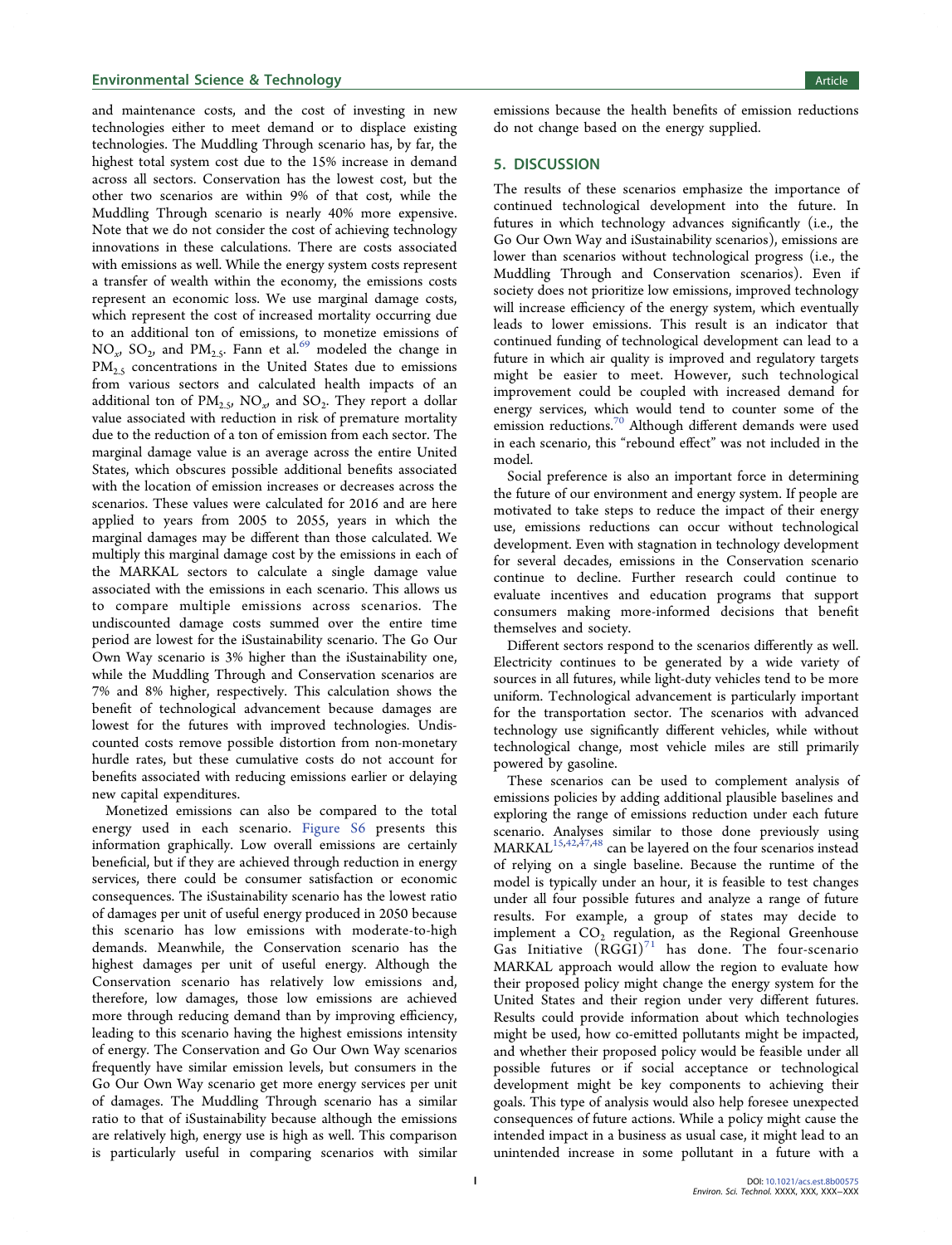# <span id="page-9-0"></span>**Environmental Science & Technology Article 3 and Science Article 3 and Science Article 3 and Science Article 3 and Science Article 3 and Science Article 3 and Science Article 3 and Science Article 3 and Science Article 3**

different baseline. Whether an alternative is an improvement depends on what would have happened without it.

These modeling scenarios are not intended to be predictive. They represent several diverse and plausible pathways that the U.S. energy system might take over the next several decades. Running a variety of scenarios is helpful for evaluating the drivers behind technological choices and how those choices impact emissions. Using only four model runs, scenario planning provides significantly different futures in which the cause of the differences is explained by a combination of the major scenario drivers. By providing four scenarios, researchers can analyze how different assumptions might change the impact of the new technology, policy, or other stimulus. The differences might lead to a variety of impacts or at least a range of magnitudes. These scenarios can also provide bounds to cost benefit analyses because the change in emissions, technology shifts, and other drivers will be different within different scenarios. The estimated costs of regulations diverge from those calculated after implementation, $72,73$  $72,73$  $72,73$  so considering a range of costs may better-characterize expected outcomes.

The benefit of the flexible implementation of the scenarios means that the modeling can evolve in the future. As technologies develop, the relative ranking of attributes might need to be adjusted, particularly the determination of which technologies are considered advanced. Re-examination of the attributes is also possible. The method of defining the scenarios allows for the periodic re-examination of the narratives as well as how technologies fit within them. Regular re-evaluation of narratives is important. For instance, compared with the initial storylines, $50$  [the importance of](#page-11-0) domestic energy sources in the Go Our Own Way scenario decreased because oil and gas production within the country has increased.

These scenarios are a starting point, not the end point of an analysis. These results are informative for investigating relationships between energy use, emissions, technological progress, and societal preferences. By using this scenario approach, we can further explore more relationships between various technologies than is possible otherwise. While these scenarios in MARKAL provide a tool to evaluate future possibilities, care should be taken in using and interpreting the results. There are limitations in the model and scenarios. In our analysis, the elastic demand feature of the MARKAL framework is not utilized. In addition, MARKAL is a bottomup optimization model and not a general equilibrium model. We modeled the two dimensions that were deemed most critical and uncertain based on a structured scenario planning methodology. However, additional dimensions could be explored.

These scenarios were intentionally designed to facilitate decision making analysis. Additional forcing can be layered with these scenarios to evaluate how alternative future paths might impact the effect. These scenarios are useful to help us foresee unexpected consequences or benefits within an uncertain future landscape. While an analysis based on a business as usual case will provide some insight, the impact might be larger, smaller, or even in a different direction in another future.

# ■ ASSOCIATED CONTENT

#### **S** Supporting Information

The Supporting Information is available free of charge on the [ACS Publications website](http://pubs.acs.org) at DOI: [10.1021/acs.est.8b00575](http://pubs.acs.org/doi/abs/10.1021/acs.est.8b00575).

Additional details, tables, and figures on the process flowchart, hurdle rate description and calculation, and additional results. ([PDF\)](http://pubs.acs.org/doi/suppl/10.1021/acs.est.8b00575/suppl_file/es8b00575_si_001.pdf)

A table showing damages associated with  $NO<sub>x</sub>$ ,  $SO<sub>2</sub>$ , and  $PM_{2.5}$  for each energy sector in each case for each year and a table with the hurdle rate for each technology and scenario. [\(XLSX\)](http://pubs.acs.org/doi/suppl/10.1021/acs.est.8b00575/suppl_file/es8b00575_si_002.xlsx)

# ■ AUTHOR INFORMATION

#### Corresponding Author

\*Phone 919-541-3928; e-mail: [loughlin.dan@epa.gov;](mailto:loughlin.dan@epa.gov) fax 919- 541-7885.

#### ORCID<sup>®</sup>

Kristen E. Brown: [0000-0002-0201-0558](http://orcid.org/0000-0002-0201-0558) Troy A. Hottle: [0000-0001-8459-1765](http://orcid.org/0000-0001-8459-1765) Rubenka Bandyopadhyay: [0000-0002-4454-1912](http://orcid.org/0000-0002-4454-1912) Samaneh Babaee: [0000-0001-6917-4541](http://orcid.org/0000-0001-6917-4541) Rebecca S. Dodder: [0000-0002-5252-3466](http://orcid.org/0000-0002-5252-3466) P. Ozge Kaplan: [0000-0002-5597-8247](http://orcid.org/0000-0002-5597-8247) Carol S. Lenox: [0000-0003-2164-3024](http://orcid.org/0000-0003-2164-3024) Daniel H. Loughlin: [0000-0002-5102-3507](http://orcid.org/0000-0002-5102-3507)

#### Notes

The authors declare no competing financial interest.

## ■ ACKNOWLEDGMENTS

We thank Julia Gamas and Ron Evans (EPA/OAQPS) for their instrumental contributions to this scenario work, including envisioning how it could support Agency modeling activities, organizing the scenario planning workshop, and developing the original scenario narratives. We also thank Bryan Hubbell (EPA/ORD) for continued interest in scenario planning and its role in addressing uncertainty and social science issues. Finally, we thank Will Yelverton (EPA/ORD) for his direction and ongoing support. While this work has been cleared for publication by the EPA, the views expressed in this article are those of the authors and do not necessarily represent the views or policies of the U.S. Environmental Protection Agency. R.B. is currently employed as an Energy Analyst at North Carolina Advanced Energy Corporation and was formerly an ORISE post-doctoral participant at the U.S. EPA. Her contributions to this paper were made during her appointment as a post-doc at the U.S. EPA. The contents of this paper do not reflect the views of North Carolina Advanced Energy Corporation. T.H. is currently employed by Eastern Research Group, Inc., but his contributions to this paper were made during his appointment at EPA.

#### ■ REFERENCES

(1) Kosow, H.; Gassner, R. Methods of future and scenario analysis: Overview, assessment, and selection criteria; Deutsches Institut fur Entwicklungspolitik: Bonn, Germany, 2008.

(2) Volkery, A.; Ribeiro, T. Scenario planning in public policy: Understanding use, impacts and the role of institutional context factors. [Technol. Forecast. Soc. Chang](http://pubs.acs.org/action/showLinks?crossref=10.1016%2Fj.techfore.2009.07.009&citationId=p_n_6_1). 2009, 76 (9), 1198−1207.

(3) Bankes, S. Exploratory Modeling for Policy Analysis. Oper. Res. 1993, 41 (3), 435−449.

(4) Lempert, R. J.; Groves, D. G.; Popper, S. W.; Bankes, S. C. A general, analytic method for generating robust strategies and narrative scenarios. [Management Science](http://pubs.acs.org/action/showLinks?crossref=10.1287%2Fmnsc.1050.0472&citationId=p_n_11_1) 2006, 52 (4), 514−528.

(5) Mahmoud, M.; Liu, Y. Q.; Hartmann, H.; Stewart, S.; Wagener, T.; Semmens, D.; Stewart, R.; Gupta, H.; Dominguez, D.; Dominguez, F.; Hulse, D.; Letcher, R.; Rashleigh, B.; Smith, C.;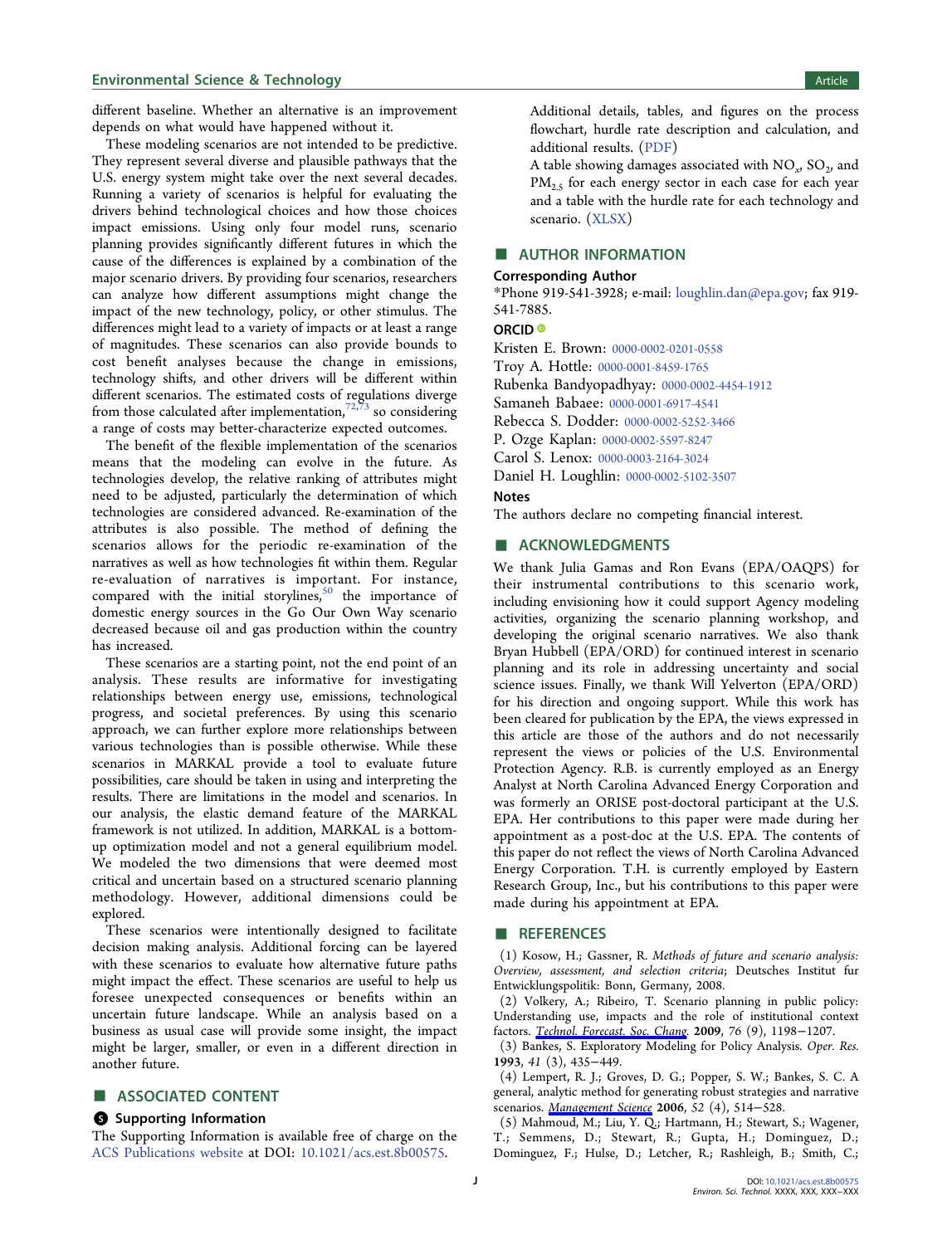<span id="page-10-0"></span>Street, R.; Ticehurst, J.; Twery, M.; van Delden, H.; Waldick, R.; White, D.; Winter, L. A formal framework for scenario development in support of environmental decision-making. [Environ. Modell. Softw.](http://pubs.acs.org/action/showLinks?crossref=10.1016%2Fj.envsoft.2008.11.010&citationId=p_n_15_1) 2009, 24 (7), 798−808.

(6) Schwartz, P. The art of the long view: paths to strategic insight for yourself and your company; Crown Business: New York, 1996.

(7) Bishop, P.; Hines, A.; Collins, T. The current state of scenario development: an overview of techniques. [Foresight](http://pubs.acs.org/action/showLinks?crossref=10.1108%2F14636680710727516&citationId=p_n_19_1) 2007, 9 (1), 5−25.

(8) Fahey, L.; Randall, R. M. Learning from the future: competitive foresight scenarios. John Wiley & Sons: Hoboken, NJ, 1998.

(9) Wack, P. Scenarios: Uncharted Waters Ahead. Harvard Business Review 1985, 63 (5), 73−89.

(10) Polasky, S.; Carpenter, S. R.; Folke, C.; Keeler, B. Decisionmaking under great uncertainty: environmental management in an era of global change. [Trends Ecol. Evol](http://pubs.acs.org/action/showLinks?pmid=21616553&crossref=10.1016%2Fj.tree.2011.04.007&coi=1%3ACAS%3A280%3ADC%252BC3MnotlCgsg%253D%253D&citationId=p_n_26_1). 2011, 26 (8), 398−404.

(11) Nakicenovic, N.; Alcamo, J.; Davis, G.; de Vries, B.; Fenhann, J.; Gaffin, S.; Gregory, K.; Grubler, A.; Jung, T. Y.; ; et al. Emissions Scenarios; Intergovernmental Panel on Climate change: Cambridge, United Kingdom, 2000.

(12) Cofala, J.; Amann, M.; Klimont, Z.; Kupiainen, K.; Hoglund-Isaksson, L. Scenarios of global anthropogenic emissions of air pollutants and methane until 2030. Atmos. Environ. 2007, 41 (38), 8486−8499.

(13) Akhtar, F. H.; Pinder, R. W.; Loughlin, D. H.; Henze, D. K. GLIMPSE: A Rapid Decision Framework for Energy and Environmental Policy. [Environ. Sci. Technol](http://pubs.acs.org/action/showLinks?system=10.1021%2Fes402283j&citationId=p_n_37_1). 2013, 47 (21), 12011−12019.

(14) Ponche, J. L.; Vinuesa, J. F. Emission scenarios for air quality management and applications at local and regional scales including the effects of the future European emission regulation (2015) for the upper Rhine valley. Atmos. Chem. Phys. 2005, 5 (5), 999−1014.

(15) Rudokas, J.; Miller, P. J.; Trail, M. A.; Russell, A. G. Regional Air Quality Management Aspects of Climate Change: Impact of Climate Mitigation Options on Regional Air Emissions. Environ. Sci. [Technol](http://pubs.acs.org/action/showLinks?system=10.1021%2Fes505159z&citationId=p_n_45_1). 2015, 49 (8), 5170−5177.

(16) Aitken, M. L.; Loughlin, D. H.; Dodder, R. S.; Yelverton, W. H. Economic and environmental evaluation of coal-and-biomass-toliquids-and-electricity plants equipped with carbon capture and storage. [Clean Technol. Environ. Policy](http://pubs.acs.org/action/showLinks?crossref=10.1007%2Fs10098-015-1020-z&citationId=p_n_49_1) 2016, 18 (2), 573−581.

(17) Loughlin, D. H.; Yelverton, W. H.; Dodder, R. L.; Miller, C. A. Methodology for examining potential technology breakthroughs for mitigating CO2 and application to centralized solar photovoltaics. [Clean Technol. Environ. Policy](http://pubs.acs.org/action/showLinks?crossref=10.1007%2Fs10098-012-0478-1&citationId=p_n_53_1) 2013, 15 (1), 9−20.

(18) Amann, M.; Klimont, Z.; Wagner, F., Regional and Global Emissions of Air Pollutants: Recent Trends and Future Scenarios. In Annual Review of Environment and Resources, Vol 38,Gadgil, A.; Liverman, D. M.,, Eds.; Annual Reviews: Palo Alto, CA, 2013; Vol. 38, pp 31−55.

(19) Smith, S. J.; West, J. J.; Kyle, P. Economically consistent longterm scenarios for air pollutant emissions. Clim. Change 2011, 108 (3), 619−627.

(20) CARB. ARB Vision 2.0 overview; Public workshop staff presentation; CARB: 2015 (accessed January 8, 2018).

(21) Gamas, J.; Dodder, R.; Loughlin, D.; Gage, C. Role of future scenarios in understanding deep uncertainty in long-term air quality management. *[J. Air Waste Manage. Assoc](http://pubs.acs.org/action/showLinks?crossref=10.1080%2F10962247.2015.1084783&citationId=p_n_65_1).* 2015, 65 (11), 1327-1340.

(22) U.S. EPA. Managing Air Quality: Control Strategies to Achieve Air Pollution Reduction. [https://www.epa.gov/air-quality](https://www.epa.gov/air-quality-management-process/managing-air-quality-control-strategies-achieve-air-pollution)[management-process/managing-air-quality-control-strategies-achieve](https://www.epa.gov/air-quality-management-process/managing-air-quality-control-strategies-achieve-air-pollution)[air-pollution](https://www.epa.gov/air-quality-management-process/managing-air-quality-control-strategies-achieve-air-pollution) (accessed Dec 21, 2015).

(23) U.S. EPA. Regulatory Impact Analysis for the Federal Implementation Plans to Reduce Interstate Transport of Fine Particulate Matter and Ozone in 27 States. Correction of SIP Approvals for 22 States, EPA-HQ-OAR-2009-0491; U.S. Environmental Protection Agency: Washington, DC, 2011.

(24) Colby, S. L.; Ortman, J. M. Projections of the Size and Composition of the U.S. Population: 2014 to 2060: Population Estimates and Projections; P25−1143; United States Census Bureau: Suitland, MD, 2015.

(25) U.S. EIA Annual Energy Outlook 2015 with projections to 2040; DOE/EIA-0383(2015); U.S. Energy Information Administration: Washington, DC, 2015.

(26) Loughlin, D. H.; Kaufman, K. R.; Lenox, C. S.; Hubbell, B. J. Analysis of alternative pathways for reducing nitrogen oxide emissions. *[J. Air Waste Manage. Assoc.](http://pubs.acs.org/action/showLinks?crossref=10.1080%2F10962247.2015.1062440&coi=1%3ACAS%3A528%3ADC%252BC2MXhsVSlsL%252FL&citationId=p_n_86_1)* 2015, 65 (9), 1083-1093.

(27) Lenox, C. S.; Loughlin, D. H. Effects of recent energy system changes on CO2 projections for the United States. Clean Technol. Environ. Policy 2017, 19 (9), 2277−2290.

(28) U.S. EPA. National Emission Inventory (NEI) air pollutant emission trends data. [https://www.epa.gov/air-emissions-inventories/](https://www.epa.gov/air-emissions-inventories/air-pollutant-emissions-trends-data) [air-pollutant-emissions-trends-data](https://www.epa.gov/air-emissions-inventories/air-pollutant-emissions-trends-data) (accessed Aug 2, 2017).

(29) U.S. EPA. Assessment of the Impacts of Global Change on Regional U.S. Air Quality: A Synthesis of Climate Change Impacts on Ground-Level Ozone--An interim report of the U.S. EPA Global Change Research Program; EPA/600/R-07/094F; U.S. Environmental Protection Agency: Washington, DC, 2009.

(30) Morgan, M. G.; Henrion, M.; Small, M. Uncertainty: a guide to dealing with uncertainty in quantitative risk and policy analysis; Cambridge University Press: Cambridge, United Kingdom, 1992.

(31) Loughlin, D. H. Exploring How Technology Growth Limits Impact Optimal Carbon dioxide Mitigation Pathways. In Treatise on Sustainability Science and Engineering; Part, I. I. I., Jawahir, I. S.; Sikdar, S. K.; Huang, Y.,, Eds.; Springer Netherlands: Dordrecht, The Netherlands, 2013; pp 175−190.

(32) Saltelli, A.; Ratto, M.; Andres, T.; Campolongo, F.; Cariboni, J.; Gatelli, D.; Saisana, M.; Tarantola, S. Global sensitivity analysis: the primer; John Wiley & Sons: Hoboken, NJ, 2008.

(33) Bellman, R. E. Dynamic Programming; Princeton University Press: Princeton, NJ, 1957.

(34) Roxburgh, C. The use and abuse of scenarios. [https://www.](https://www.mckinsey.com/business-functions/strategy-and-corporate-finance/our-insights/the-use-and-abuse-of-scenarios) [mckinsey.com/business-functions/strategy-and-corporate-](https://www.mckinsey.com/business-functions/strategy-and-corporate-finance/our-insights/the-use-and-abuse-of-scenarios)finance/ [our-insights/the-use-and-abuse-of-scenarios](https://www.mckinsey.com/business-functions/strategy-and-corporate-finance/our-insights/the-use-and-abuse-of-scenarios) (accessed Jan 8, 2018).

(35) Vargas, M. D., Geraldet al. World Energy Scenarios: The Grand Transition; World Energy Council: Boston, MA, 2016.

(36) Yu, B.; Wei, Y.-M.; Kei, G.; Matsuoka, Y. Future scenarios for energy consumption and carbon emissions due to demographic transitions in Chinese households. [Nat. Energy](http://pubs.acs.org/action/showLinks?crossref=10.1038%2Fs41560-017-0053-4&citationId=p_n_118_1) 2018, 3 (2), 109−118.

(37) Schwartz, P.; Ogilvy, J., Plotting your scenarios. In Learning from the future: competitive foresight scenarios; Fayeh, L. R.; Randall, R. M., Eds;. John Wiley & Sons: Hoboken, NJ, 1998.

(38) Van der Heijden, K. Scenarios: the art of strategic conversation; John Wiley & Sons: Hoboken, NJ, 2011.

(39) Babaee, S.; Loughlin, D. H. Exploring the role of natural gas power plants with carbon capture and storage as a bridge to a lowcarbon future. [Clean Technol. Environ. Policy](http://pubs.acs.org/action/showLinks?crossref=10.1007%2Fs10098-017-1479-x&citationId=p_n_126_1) 2018, 20 (2), 379−391.

(40) Babaee, S.; Nagpure, A. S.; DeCarolis, J. F. How Much Do Electric Drive Vehicles Matter to Future U.S. Emissions? Environ. Sci. [Technol](http://pubs.acs.org/action/showLinks?system=10.1021%2Fes4045677&citationId=p_n_129_1). 2014, 48 (3), 1382−1390.

(41) Brown, K. E.; Henze, D. K.; Milford, J. B. Accounting for Climate and Air Quality Damages in Future U.S. Electricity [Generation Scenarios.](http://pubs.acs.org/action/showLinks?system=10.1021%2Fes304281g&citationId=p_n_132_1) Environ. Sci. Technol. 2013, 47 (7), 3065−3072.

(42) Brown, K. E.; Henze, D. K.; Milford, J. B. How accounting for climate and health impacts of emissions could change the US energy system. [Energy Policy](http://pubs.acs.org/action/showLinks?crossref=10.1016%2Fj.enpol.2016.12.052&citationId=p_n_135_1) 2017, 102, 396-405.

(43) Dodder, R. S.; Kaplan, P. O.; Elobeid, A.; Tokgoz, S.; Secchi, S.; Kurkalova, L. A. Impact of energy prices and cellulosic biomass supply on agriculture, energy, and the environment: An integrated modeling approach. [Energy Economics](http://pubs.acs.org/action/showLinks?crossref=10.1016%2Fj.eneco.2015.06.008&citationId=p_n_141_1) 2015, 51, 77−87.

(44) Thompson, T. M.; Rausch, S.; Saari, R. K.; Selin, N. E. A systems approach to evaluating the air quality co-benefits of US carbon policies. [Nat. Clim. Change](http://pubs.acs.org/action/showLinks?crossref=10.1038%2Fnclimate2342&citationId=p_n_146_1) 2014, 4 (10), 917.

(45) Ou, Y.; Shi, W.; Smith, S. J.; Ledna, C. M.; West, J. J.; Nolte, C. G.; Loughlin, D. H. Estimating environmental co-benefits of U.S. lowcarbon pathways using an integrated assessment model with statelevel resolution. [Appl. Energy](http://pubs.acs.org/action/showLinks?pmid=29713111&crossref=10.1016%2Fj.apenergy.2018.02.122&citationId=p_n_150_1) 2018, 216, 482−493.

(46) Lenox, C.; Kaplan, P. O. Role of natural gas in meeting an electric sector emissions reduction strategy and effects on greenhouse gas emissions. [Energy Economics](http://pubs.acs.org/action/showLinks?crossref=10.1016%2Fj.eneco.2016.06.009&citationId=p_n_155_1) 2016, 60, 460−468.